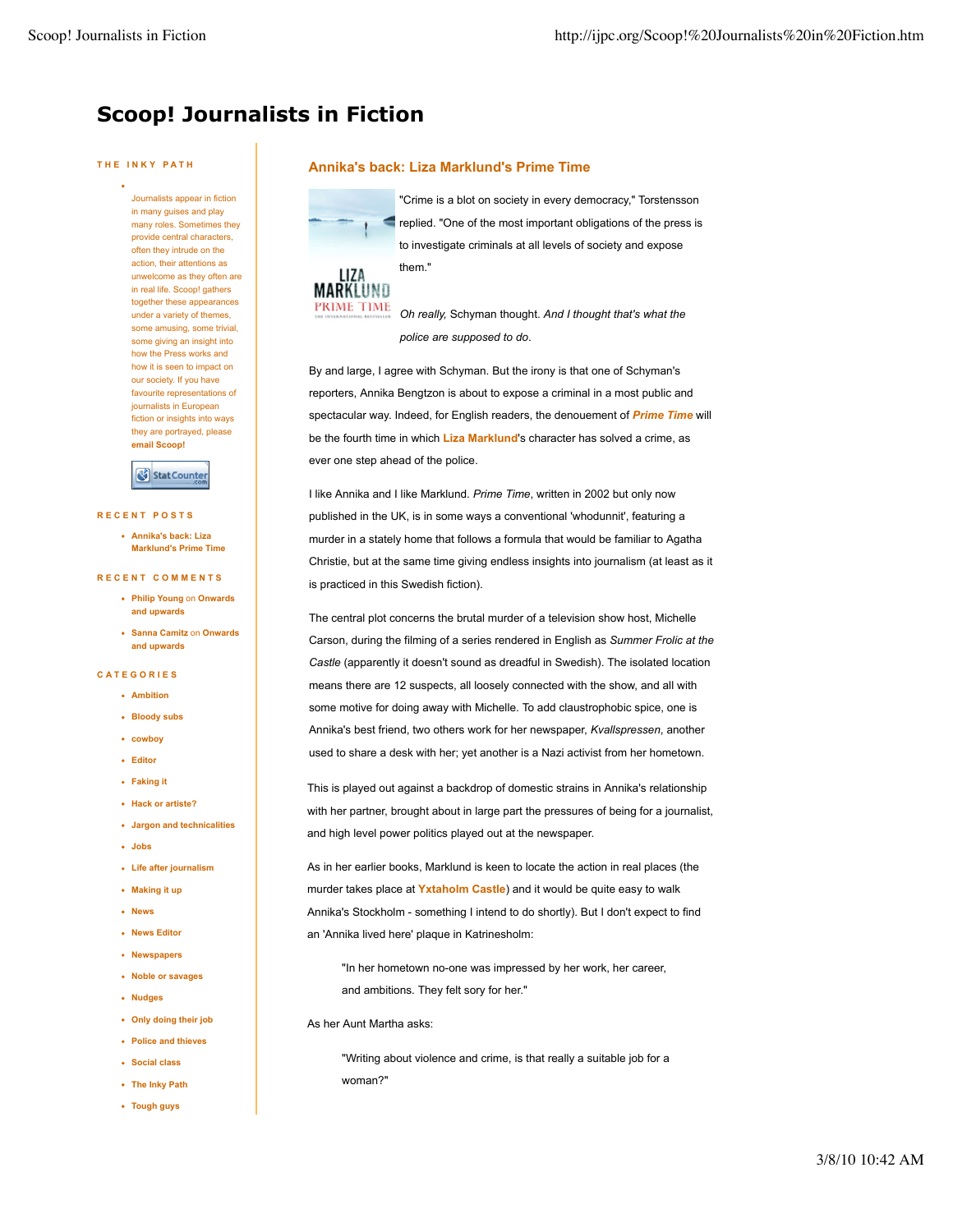- **Watching the detectives**
- **What's Scoop all about?**
- **Youth**

#### **ARCHIVES**

- **October 2006**
- **August 2006**
- **June 2006**
- **May 2006**
- **April 2006**
- **March 2006**
- **February 2006**
- **January 2006**
- **December 2005**

#### Powered by **TypePad**

#### **MINOR CHARACTERS**



**Lloyd Rose: Doctor Who: The Algebra of Ice**



**John Lanchester: Fragrant Harbour**



**Martyn Waites: The Mercy Seat (Donovan S.)**



**Jonathan Coe: What a Carve Up!**

**BOOK CONTACTS**

- **Kurt Wallander & Henning Mankell**
- **Reading matters**

Like all good fictional journalists, Annika has an ambivalent view of her job. Looking through her own paper's rather tawdry cuttings on murdered Michelle, she says: "This is insane. Why have we written so much about this girl?"

It is a theme picked up by the chairman of the *Kvallspressen* board:

"What about the rest of you (journalists), like this Annika Bengtzon what kind of person is she? How can she write garbage like this?"

As so often, Annika can write it because it happens to be true; it only became garbage because it involved a member of the chairman's family. As before,

Marklund puts journalistic ethics to the forefront, and although (certainly in translation) she can be rather heavy handed in the dialogue she uses to frame them, the issues she raises are compelling, not least for an English reader fascinated by the different perspectives of Swedish practice.

Here's an exchange that is worth pondering...

"You don't always put everything in the paper," Annika explained in a serious voice.

"Why not if it's the truth?"

"Well, there's personal integrity to consider."

Many an editor would claim that the decision on what to publish lay with them, and not with the personal scruples of a reporter whose job is to report.

Likewise, at one point Annika is asked to use her journalistic talents to uncover information that may not be relevant to her job.

She wasn't here as a journalist - she was a snoop, a secret agent, possibly even a traitor.

This begs the question, is there something about being a journalist that transports the individual into a different moral sphere? Are some actions that might seem ethical if carried out by a journalist unethical if carried out by the rest of us?

Certainly Annika feels the need to adopt two separate personas, one for work, one for home. Right at the beginning, her plans for an important family trip are thrown into turmoil by the newsdesk wanting her to report on Michelle's murder. Her partner is not impressed: "Are you serious? Are you really going to work?"

And then, "A fine mother you are."

There can be few journalists - male or female - who have not felt this pain. And then walked out of the door. However much you dislike some aspects of it, the job comes first.

Annika blinked, at one level stung by his words, at another, untouched. The armour that prtected her working persona had kicked into place and made her impervious.

**Posted by Philip Young on October 08, 2006 at 11:55 AM in Only doing their job | Permalink | Comments (0) | TrackBack (0)**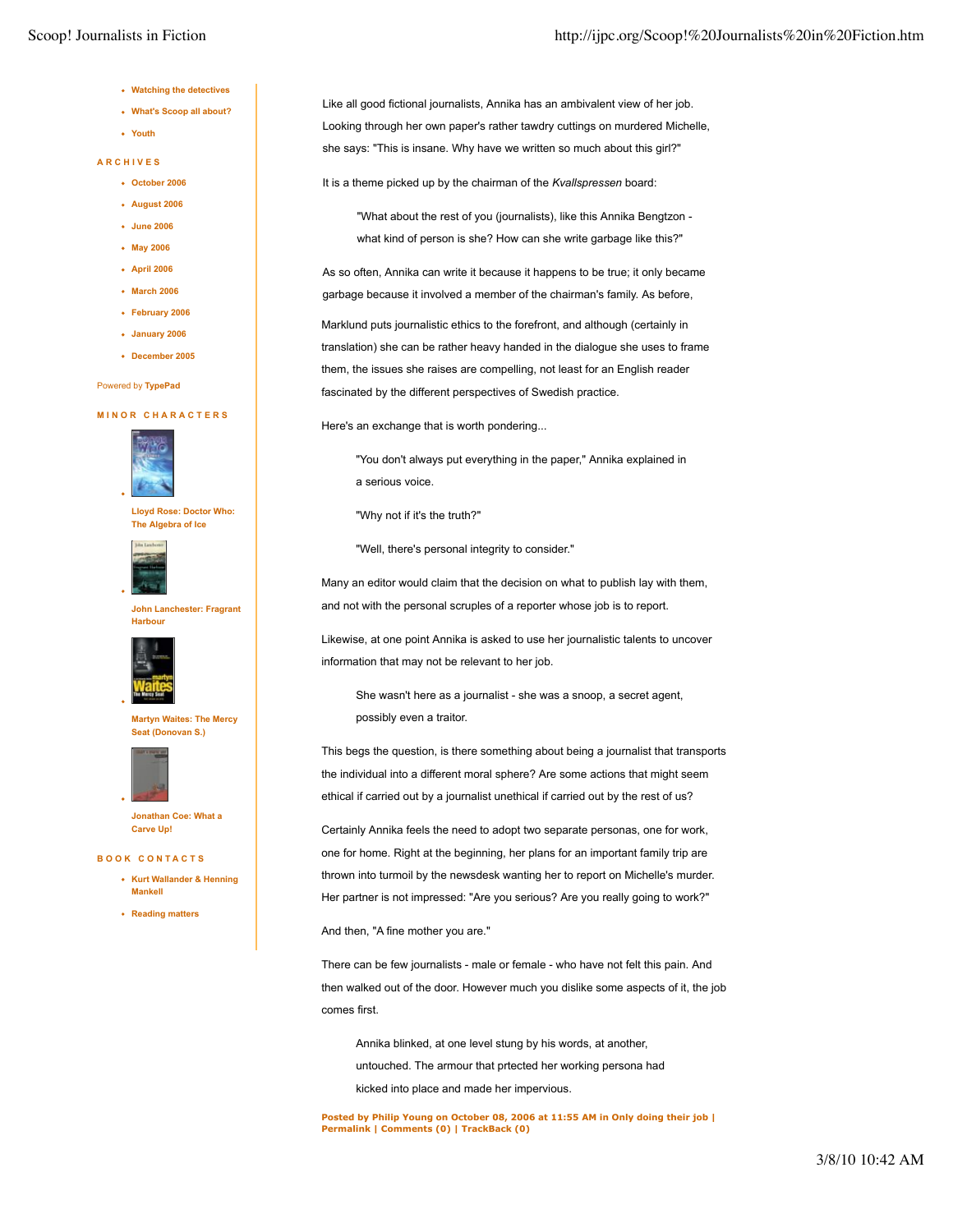## **Thinkers, scribblers and cattle**



...Let me tell you something. There are three sorts of people thinkers, scribblers and cattle. It is true I secretly count almost all who are called thinkers and poets among the scribblers, and most of the scribblers belong among the cattle. But that's not the point. The business of thinkers is to search out the truth. There is, however, a secret about truth which, oddly enough, is but little known, although I should have thought it as clear as

daylight - and it is this: truth is like the sun, its value depends wholly upon being at a correct distance away from it. If the thinkers were allowed to have everything their own way they would steer our globe straight into the sun and burn us all to ashes. Small wonder, then, their activity sometimes causes the cattle to become restive and bellow: Put out the sun, in the name of Satan, put it out! It's the business of us scribblers to preserve a correct and satisfactory distance from the truth. A really good scribbler - and there aren't many! - *understands* the thinker and *feels* with the cattle. It's our job to protect the thinkers from the rage of the cattle and the cattle from too hefty doses of truth. But I admit the latter is the easier of the two and the one we make the best job of in the ordinary way of things.

*Doctor Glas*, Hjalmar Soderberg

**Posted by Philip Young on August 28, 2006 at 10:49 AM in News | Permalink | Comments (0) | TrackBack (0)**

## **The art of sub-editing**

"There's nothing to it, really," said Bob modestly. "It's just a matter of checking the facts and the spelling, crossing out the first sentence and removing any attempts at jokes."

*Towards the End of the Morning*, Michael Frayn

**Posted by Philip Young on June 04, 2006 at 11:42 AM in Bloody subs | Permalink | Comments (0) | TrackBack (0)**

## **Folly, fear and mistrust**

"In matters of economic science," Julian would say, "the layman knows nothing, assumes much and fears more. All the press ever does is compound that ignorance, folly and fear; deliberately it fosters mistrust of change. Therefore, Eleanor, when faced with the ladies, gentlemen and guttersnipes of the media, let it be our policy to remain silent."

Unfortunately Eleanor/ Ellen/ Apricot (it's complicated) goes on to forget this rule when talking to Freddie Howard of the Daily Mail.

"Do you have a pet name for him?" asked Freddie.

"I call him Rasputin," said Eleanor.

#### Bad move.

*Darcy's Utopia*, by Fay Weldon

**Posted by Philip Young on May 01, 2006 at 10:02 AM in Making it up | Permalink | Comments (0) | TrackBack (0)**

### **Boris beckons...**

Several journalists appear as minor characters in Boris Johnson's *Seventy Two Virgins* (2004). **Sam Smith** alerted me to Baghdad veteran and *Daily Mirror* hack Barry White, but here's a bit about the MP Roger Barlow discovering quite what another *Mirror* journalist, Debbie Gujaratne, has in store for him. "Well of course, it's very embarrassing for me to talk to you like this," she said, and then recited what purported to be a recent

series events in Barlow's life.

It was not the truth. It was an abstract impressionist representation: crude, impasto blotches that might or might not stand for an object in the 'real world.' But she knew she had enough to go on, and Barlow knew it too.

At length he said: "It's all rubbish, and besides, it was ages ago."

The reporter went for the crack. "It is either all bollocks or happened ages ago. It can't be both.

Barlow decides to speak his mind - at length.

Poor chap, thought Debbie, as he ranted on. She could picture it all. The basically happy family life... She pitied him, although she had no family herself (she was of course sleeping with her married news editor). And yet even as she pitied him, she knew she would have no mercy. It would be more than her job was worth.

**Posted by Philip Young on April 24, 2006 at 08:43 PM | Permalink | Comments (0) | TrackBack (0)**

## **A perversion of normal existence**

It is hard to conceive of a bleaker portrayal of journalism than that offered by Gordon Burn in *Fullalove* (1995), a forensic and pitiless examination of the demons of self-loathing that shape Norman Miller, 'a hack, a scribbler' at the 'wallshinning, nose-poking, leg-in-the-door, end of the trade.'

Reporting is a perversion of normal existence. Even (ex-wife) was forever telling me, "You get to know them so that they feel relaxed with you, ask them the questions you have no natural right to expect answers to, ask to see things you weren't meant to see, they open a window on the most intimate parts of their lives, and then you walk away."

**Posted by Philip Young on April 18, 2006 at 12:40 PM in News, Only doing their job | Permalink | Comments (0) | TrackBack (0)**

## **Font of all knowledge**

Veteran hack Walter Brand is in the pub, reminiscing over fonts:

"Degenerate, Manson, Exocet, Dead History Bold, Skelter, Arbitrary..."

Brilliant, from Gordon Burn's *Fullalove (1995)*

**Posted by Philip Young on April 14, 2006 at 08:47 AM in Jargon and technicalities | Permalink | Comments (0) | TrackBack (0)**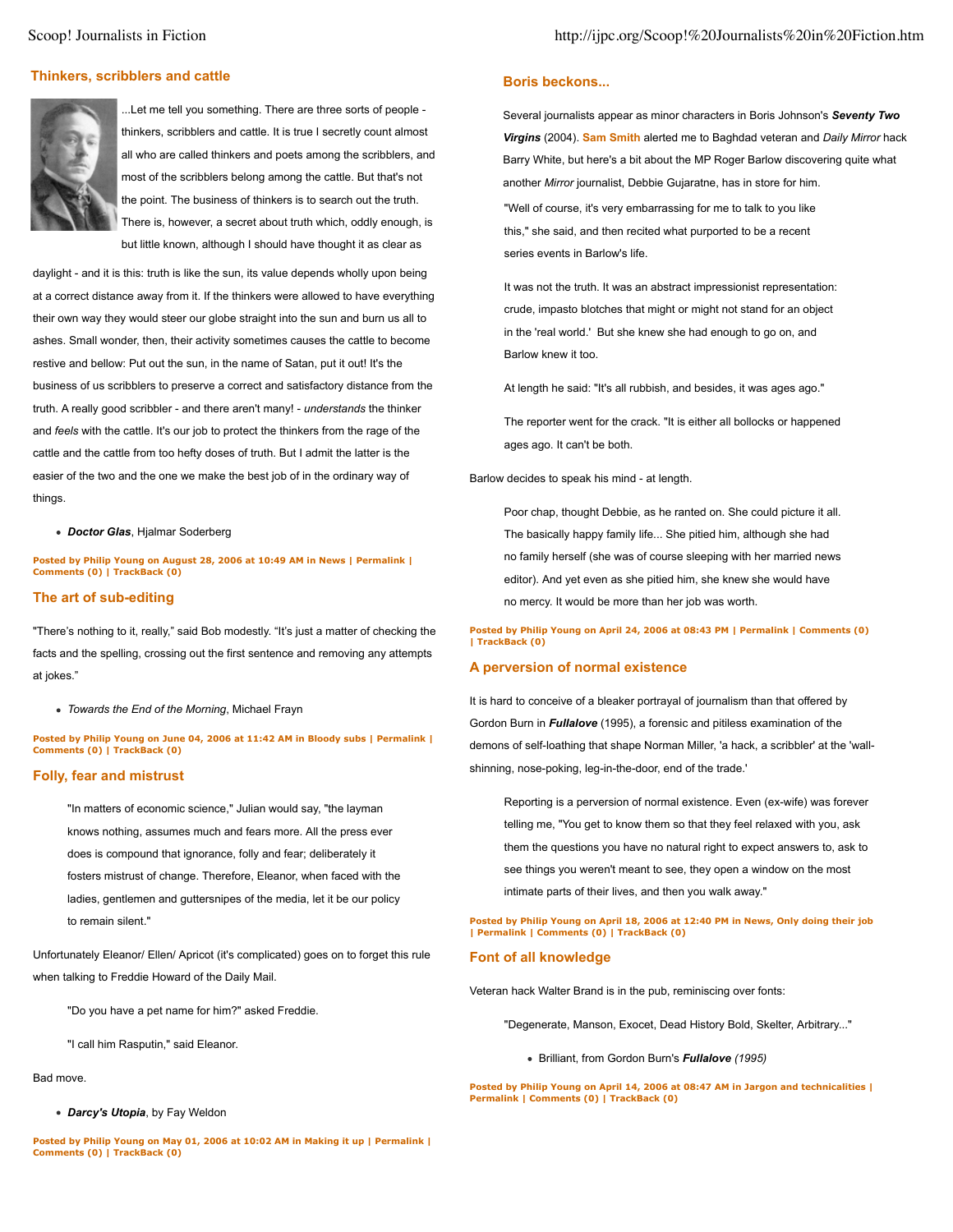## **The Inky Path 4**

Newsworthiness does not depend on an absolute standard of what is or is not news.

Quoted from *The Inky Path*, in Martyn Bedford's *Exit: Orange and Red*

"Well, it (*Molecross's Miscellany of the Mysterious and Misunderstood*) doesn't have a large audience. It's esoteric."

Molecross, in *Dr Who: The Algebra of Ice,* by Lloyd Rose

**Posted by Philip Young on April 11, 2006 at 07:56 AM in News, The Inky Path | Permalink | Comments (0) | TrackBack (0)**

## **Who is Doctoring the truth?**

After **Fred Cree** it is heartwarming to meet Adrian Molecross, 'plumpish and bearded', 'scrupulously neat and clean', 'spotless and tidy', 'a scrupulous researcher'...

After all, he was a journalist, one of the world's highest callings. He pursued truth. Not just transcendent truth, but the ordinary, small earthly sort, too. Such as: what exactly happened last night?

Never fear, Molecross is a resourceful investigator and is particularly committed to uncovering Government cover-ups. As he remarks...

Someone from a marginal publication was more likely to find out about this crop pattern than any mainstream reporter, because mainstream reporters had to have their imaginations surgically removed before they were allowed to apply for their jobs.

As Brigadier Lethbridge-Stewart says, Molecross is...

"A journalist. More or less. Writes one of those nonsene web magazines. Complete idiot."

Idiot or not *Molecross's Miscellany of the Mysterious and Misunderstood*

...had an impressive number of subscribers. This was because he could be counted on to get his details right

Molecross never leapt to conclusions... he stuck strictly to what he had seen and heard. No speculation. Well, except for saying the military were obviously covering something up and you couldn't really classify *that* as speculation, could you.

Adrian Molecross appears in *Dr Who: The Algebra of Ice*, by Lloyd Rose. Thanks to Neil Perryman of **Tachyon TV** for the tip.

**Posted by Philip Young on April 10, 2006 at 01:00 PM in Only doing their job | Permalink | Comments (0) | TrackBack (0)**

## **Fred Cree, reptile**

In Fred Cree, Michael Shea presents a particularly unattractive journalist. And every time *Spin Doctor* (1995) reveals more of Cree's character ("vicious, friend to no one, enemy to all") the reader remembers that Shea spent a decade as Press Secretary to the Queen.

better looking, more successful than himself. Like some Victorian beggar, he had his nose pressed enviously against the windows of society and privilege. He felt he was always missing out on life, constantly haunted by a regret for things never done, places never visited, people never known. Affectionate relationships were strangers. Bitterness or spite defeated ambition in the confines of his mind. It was inevitable he should have chosen journalism as his career.

His 'deeply unattractive' appearance, his 'red and watery little eyes,' are a metaphor for his life:

Fred Cree was a born misfit. He had a complexion of unappealling texture, the victim of a pockmarking impetigo of childhood, further harmed by heavy beard growth which gave him a permanently scarred and unshaven appearance. He was a hairy man all over; fringes of coarse black pile sprouted from the cuffs and collars of his shirts.Those who had the misfortune to see more discovered a matted torso, back and front, which accounted for noticeable probems he had with body odour.

... Had he ended up in prison, well meaning social workers would doubtless point to his appearance as a mitigating factor in any wrongdoing.

None of which, of course, influences Cree's writing which is 'intelligent and farseeing':

He composed well with a verve and style which few could match. He was, thus, always in demand in a media that was not always choosy about the lifestyle of its journalists.

#### **Posted by Philip Young on April 08, 2006 at 12:35 PM in Noble or savages | Permalink | Comments (0) | TrackBack (0)**

## **The world's best - or worst - newspaper?**

Whilst on Aldous Huxley's *Island*, journalist and special agent Will Farnaby asks how many papers Pala supports. He is surprised to learn that there was only one.

"Who enjoys the monopoly?" Dr Robert assured him, "There's a panel of editors representing the half a dozen different parties and interests. Each of them gets his allotted space for comment and criticism. The reader's in a position to compare their arguments and make up his own mind. I remember how shocked I was the first time I read one of your big-circulation newspapers. The bias of the headlines, the systematic one-sidedness of the reporting and the commentaries, the catchwords and slogans instead of argument. No serious appeal to reason. Instead, a systematic effort to install conditioned reflexes in the minds of the voters - and for the rest, crime, divorce, anecdotes, twaddle, anything to keep them distracted, anything to prevent them from thinking."

**Posted by Philip Young on April 08, 2006 at 08:59 AM in Newspapers | Permalink | Comments (0) | TrackBack (0)**

## **An artist humiliated**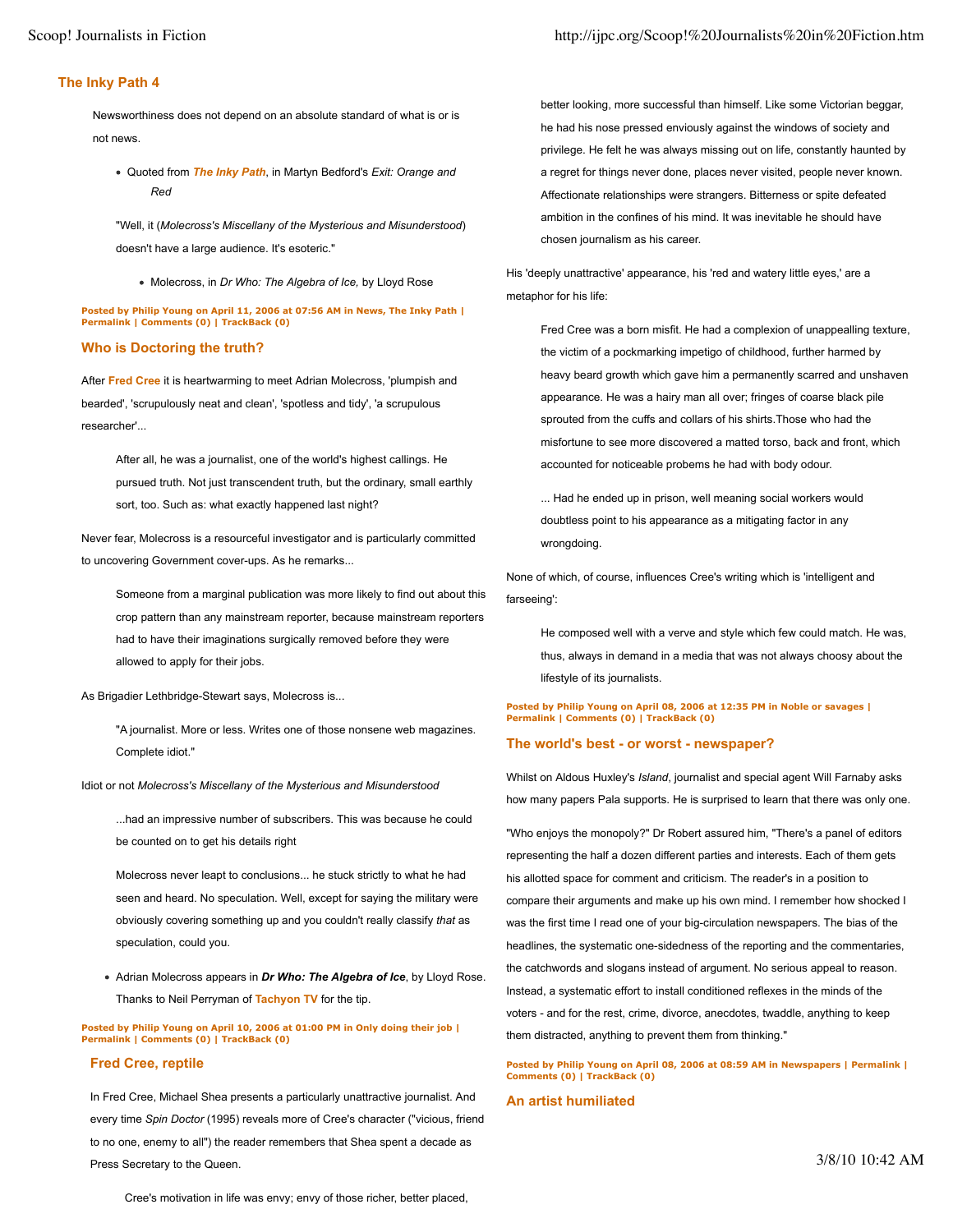...

Will(iam Asquith) Farnaby (*Island*, Aldous Huxley) is another of those **'artistes' who feel 'humiliated'** by having stooped to earn money through mere journalism.

"And all the time I had been wanting to be a poet and finding I simply don't have what it takes. And then, after the War, I had to go into journalism to make money. What I wanted was to go hungry, if necessary, but to try to write something decent - good prose at least, seeing that it couldn't be good poetry."

"Wouldn't you be humiliated if you found yourself making money by turning out the cheapest, flashiest kind of literary forgery. I was a success because I was so irredemiably second rate."

*Island* was first published in 1962, and social class is clearly a factor in Farnaby's framing of his trade. Dr McPhail diagnoses: "Upper class.. but not a member of the military or county sub species."

"Correct. My father was a barrister and political journalist. That is, when he wasn't too busy being an alcoholic."

Bloomsbury-born Farnaby is beginning life from rather a different perspective than Constance Amory, Gary Pymore or Joe Donovan. It's **as Dawn Stone remarks** in *Fragrant Harbour*:

I daresay if I'd gone to Oxbridge I would have had at least half a dozen chums who fell out of bed into useful, networkable positions on the kind of paper I wanted to work for.

Thanks to **Jack Yan for suggesting** *Island*

**Posted by Philip Young on April 02, 2006 at 02:52 PM in Hack or artiste?, Social class | Permalink | Comments (0) | TrackBack (0)**

## **The editor**

In its loftiest form an editorship invites the journalist to perform a role of influence on the national stage, to engage in powerful and influential debate on matters of public interest, to challenge and shape governments (Ian McEwan's *Amsterdam*). Even at local level, the editor is well-placed, even obliged to become a pillar of the community.

Like Septimus Henry Kew, editor of the *Crow* (*The Water Clock*, Jim Kelly), and otherwise known as Woggle. Henry is tall and dessicated like a human praying mantis, with a small, stick insect body.

(His) thin frame, like a vision in a fairground mirror, enabled him to project his head around corners without revealing any other part of his body.

He has a tendency to 'extend his neck obscenely from his collar', allowing Philip Dryden to imagine his head turning through 360 degrees.

(Henry's) sex life appeared to be confined to the plain brown envelopes

(which contain videotapes) and lifetime membership of the Boy Scout movement.

A **poor manager**, Henry lives above the *Crow*'s High Street office, and occasionally appears in full scout unform, hence the nickname.

Henry was a stickler for the correct channels - one reason why was a lousy journalist.

The *Crucible*'*s* editor (*Exit*, Bedford), Dougal Aitken-Aitken is of a different cut. No Scout uniform but his attire is just as telling - blue and white striped shirt with a white collar, pale green tie and red braces. He is the youngest editor in the group, his rise explained by the nickname Frugal Dougal.

The era of the high story count at the *Crucible* had dawned with daa appointment, an early memo setting out *story quotas* and *word ceilings* required by the redesign from broadsheet to tabloid. *If it can't be told in ten pars, it ain't worth telling*.

## **Posted by Philip Young on April 01, 2006 at 02:01 PM in Editor, Jobs | Permalink | Comments (0) | TrackBack (0)**

#### **Loving the news editor**

News editor is one of the toughest jobs on a paper, located bang on the fault line between management and workforce. It is a high pressure position that requires a sharp news sense, quick reflexes and ordered mind, complemented by well-developed diplomatic, motivational and social skills. As very few people have this mix it usually means the encumbent is unpopular with almost everyone; as ideal candidates are hard to come by many editors resort to appointing a self-centred, slightly paranoid bully.

Not so, the editor of the Crow (*The Water Clock*, Jim Kelly). who has appoint the ineffectual Bill Bracken.

... a striking illustration of the editor's ability to award jobs on the basis of inverse qualification ... in line with this innovaticve policy of positive discimination (Bracken) had got the news editor's job on the grounds that he was unable to deal with stress.

More typical is Lisa Marklund's Ingvar Johansson (*Bomber*) who can just about bring himself to briefly compliment Annika on a story.

"It's not bad," Ingvar Johansson said, turning around. "But that's all history. Tomorrow's paper is all that matters now."

Like all news editors is Johansson is driven by the constant fear that however well his team performs a rival might still get a better line (*Studio 69*).

"How the hell could we miss that angle? Maybe you could tell me that?"

*Ink*'s news editor is Battersby

Battersby wore his hair brushed forward in a Nero style that made him look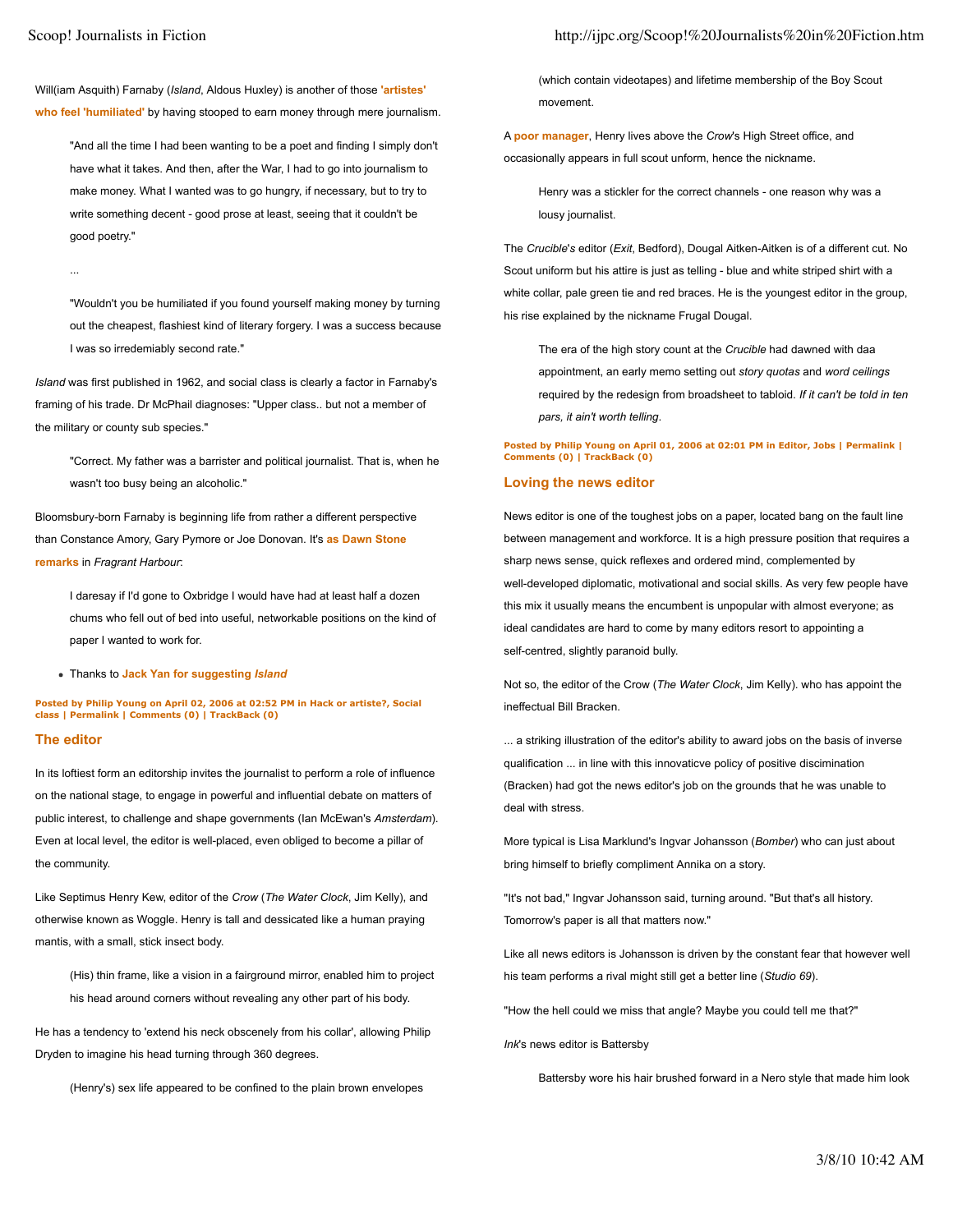as if he were backing into a breeze. A jagged fringe hung down over his forehead. He had an abrupt manner and was apt to shut at people without warning. It wasn't clear if this was a way of trying impose his authority, or some neurological complaint he was unable to control.

*Exit*'s news editor, Gary, is always up against deadlines, always fearful of the next yawningly empty newslist. Hence this exchange, when Constance is interviewing the manger of a shop called Fruits of the Churn. The phone rings...

"You've to return to base immediately," said the shop manager, smiling, as he replaced the receiver.

"Did they give a name?"

"Gary someone or other on newsdesk. Nice chap. He said 'Tell her fuck the cheese feature and get her arse back to the office'."

#### Quite.

**Posted by Philip Young on April 01, 2006 at 12:27 PM in Jobs, News Editor | Permalink | Comments (0) | TrackBack (0)**

## **A Metronome with Acne**

Experience counts for a lot in journalism. Partly, it gives an awareness of what needs to be done in a sometimes bewildering range of situations; partly, it gives the deeper world view needed to put what is happening to real people, living real lives, into a human context.

Which means that the stumblings of junior reporters provide a rich vein of comedy.

In *The Water Clock,* Jim Kelly has fun with the Crow's acne-ridden junior reporter Gary Pymore:

Criminal over confidence was his fatal flaw, compounded by the illusions that it was his spots.

Gary has tombstone teeth, an 'ever-present full-length coat' (for Kelly, a coat defines a man) and smokes inexpertly. He had meningitis as a youth, and lost a good part of his ability to balance.

This had been treated by fitting his shoes with blakeys - small metal plates once designed to preserve shoe leather. The treatment involved smacking his shoes against the ground as he walked and using the sound as a kind of sonic stabilizer. As a result he was, in motion, a human metronome. A metronome with acne.

Gary's real flaw is, of course, enthusiasm - both a great virtue and a heavy burden for a journalist. As Liza Marklund says of a bright young reporter:

His only flaw was his undisguised delight in accidents, murders, and various other tragedies.

And, as Kelly's central character Philip Dryden observes:

... despite some serious handicaps, including phoentic spelling and

Olympic stupidity, Gary was probably a born reporter.

#### **Posted by Philip Young on March 27, 2006 at 07:50 AM in Youth | Permalink | Comments (0) | TrackBack (0)**

#### **The dividing line**

Using a journalist as the central character in a crime novel (or, more accurately, a narrative driven by crime) is that they can get too close to the action.

Dryden recognised he had arrived at the dividing line between being a reporter and a detective. He was reluctant to cross it due to a combination of iinate cowardice and the lack of a blue uniform covered in comforting buttons and insignia (*The Water Clock*, Jim Kelly)

And here's DCI Pink to Constance Amory in *Exit*:

"This is not a story; it's a crime. And you aren't a detective, you are a reporter."

#### Later, in *The Water Clock:*

(DCI) Stubbs turned on him. "You've got no right shadowing a police office investigation like this. Or for that matter, witholding vital evidence."

Similar to Kurt Wallander in *Firewall*:

"You and your newspaper are not the ones in charge of this investigation. We are. If you wish to draw your own judgment, we can't stop you. But the truth is going to turn out quite different. Not that you and your editor will give it much space."

**Posted by Philip Young on March 26, 2006 at 01:20 PM in Police and thieves | Permalink | Comments (0) | TrackBack (0)**

#### **The Scoop! meme nudges on**

One of the purposes of Scoop! was to invite others to do my work for me by highlighting characters I'd either never heard of - or had forgotten. Partly to that purpose, and partly to see how ideas travel through the blogoshere (the day job intrudes) I set in train the Scoop! meme.

Here are some of the recommendations:

- De komst van Joachim Stiller/*The coming of Joachim Stiller* by Hubert Lampo (**Serge Cornelus**)
- *New Grub Street*, by George Gissing (**Andrea Weckerle**)
- Will Farnaby in Aldous Huxley's *Island* (**Jack Yan**)
- Derkhan Blueday, art-critic for the Beacon and secret correspondent for the illegal Runagate Rampant in China Mieville's *Perdido Street Station* (**Elizabeth Albrycht**)
- Millon De Floss, the journalist/stalker in Jasper Fforde's Thursday Next novels *The Eyre Affair* and *Lost in a Good Book* (**Charles Arthur**)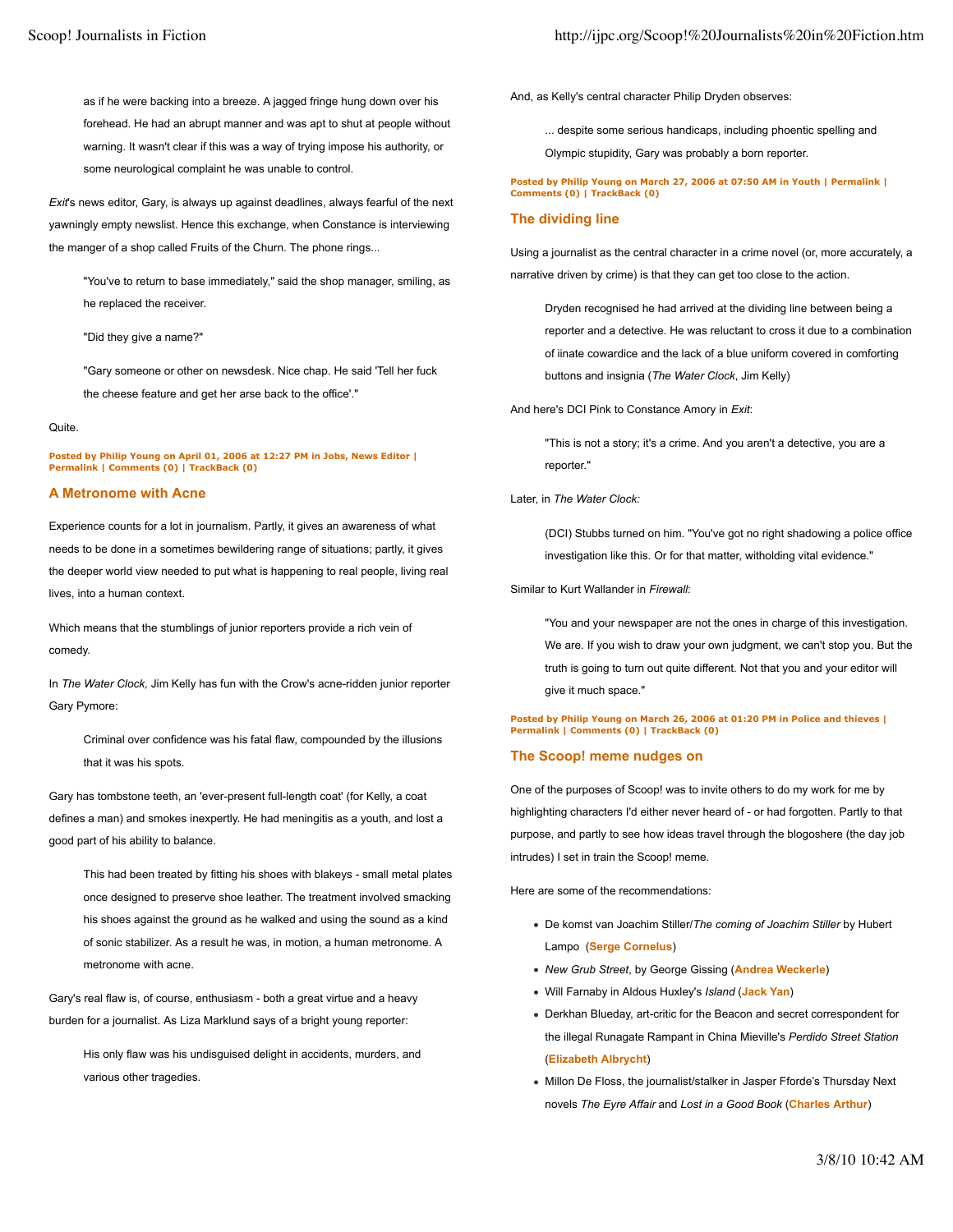- Barry White, literary hack in *72 Virgins*, by Boris Johnson (**Sam Smith**)
- *The Honourable Schoolboy*, by John le Carre (**Simon Collister**)

Thanks to everyone... More please - and you dopn't have to be invited to join the meme.

**Posted by Philip Young on March 26, 2006 at 09:33 AM in Nudges | Permalink | Comments (2) | TrackBack (0)**

## **A great distraction**

"News was a great distraction if you didn't want to think about your own life."

A splendid observation from Jim Kelly's *The Water Clock;* many more to follow, and thanks to Roger Hermiston for the recommendation.

**Posted by Philip Young on March 25, 2006 at 12:10 PM in News | Permalink | Comments (0) | TrackBack (0)**

## **Faking it**

In **Self's Punishment**, Bernhard *'The Reader'* Schlink's detective Gerhard Self suggests another category for Scoop! - fake journalists.

"Herr Mischkey, you've been a great help. In case I think of anything else may I give you a call? Here's my card." I felt around in my wallet for the business card with my private address and telephone number in which I pose as freelance journalist Gerhard Selk.

#### Earlier in the book, the narrator Self remarks

Tietzke, one of the last honest journalists. When the *Heidelberger Tageblatt* folded he'd got a job with the *Rhine Neckar Chronicle* by the skin of his teeth, but his status there was tricky.

There seems to be no narrative purpose for the opinion that Tietzke was an exception - a claim reinforced by the suggestion honesty threatened his job security.

**Posted by Philip Young on March 20, 2006 at 11:17 PM in Faking it | Permalink | Comments (0) | TrackBack (0)**

## **An inky cowboy...**



Although Joe Donovan's work as a reporter is significant to the plot of *The Mercy Seat*, Martyn Waites has little say about journalism. What Donovan provides is a character rugged, Northern and, at the time of the action, a loner.

In one of the weaker exchanges in a novel of uneven dialogue,

Donovan is talking to Maria Bennett, an old friend and the editor of his former paper *The Herald* about the fact that she isn't married - "I am a successful independent woman... not wife and mother material."

Not unless you marry another journalist, says Donovan.

"I know what you *inky cowboys* are like," replies Maria. Improbably, Donovan

suggests she has not lost her facility for an apt phrase.

Although I am struggling to hear any editor referring to a fellow journalist as an 'inky cowboy', it does have a resonance for Donovan. We know he is cool enough to wear a CBGB's t-shirt - and identifies with the Johnny Cash's version of Mercy Seat rather than Nick Cave's...

Peta describes him as...

Tall, long hair. Mid-thirties. Leather jacket and boots. Bit like that old cowboy actor from the 1970s. Sam Ellliott? Yeah. But without the moustache.

We learn ... his usual type of story... involved cover-ups, corruptions or social injustice. One he did on care homes led to a change in the law.

(Maria) named a prominent Conservative politician who had been jailed on perjury and corruption charges.

"Remember him? Joe was on that team, his first assignment."

An inky cowboy anyone?

**Posted by Philip Young on March 12, 2006 at 06:59 PM in cowboy | Permalink | Comments (0) | TrackBack (0)**

## **Tougher than the rest**

Donovan brought his hands up, pushed back into Mark's twisted face. He forced the heel of his left hand on to his top lip, pushing lip and nose back as far and as hard as he could.

Clearly this reporter is cut from a different cloth than Hughie. The back cover blurb for Martyn Waites' *The Mercy Seat*, begins:

Once a renowned investigative journalist, Joe Donavan's life fell apart when his six-year-old son disappeared without trace. Now a virtual recluse, Donovan is abruptly thrust back into the limelight when a teenage boy makes contact in desparet need of his help.

Donovan is a tough Geordie who can handle himself in the (several) fights that come his way in a rather violent novel.

It's hard to imagine Hugh, Annika or Constance in this scene, right at the start...

Joe Donovan picked up the revolver from the table, felt the heft of it in his left hand, weighed the options.

Not that Waites can allow Donovan much in the way of social niceties. He is stuck in a Northumberland cottage which 'looked like a building site during lunchbreak.'

He hadn't just let himself go, he'd become abandoned.... Stale booze breath and unwashed skin.

**Posted by Philip Young on March 11, 2006 at 12:25 AM in Tough guys | Permalink | Comments (2) | TrackBack (0)**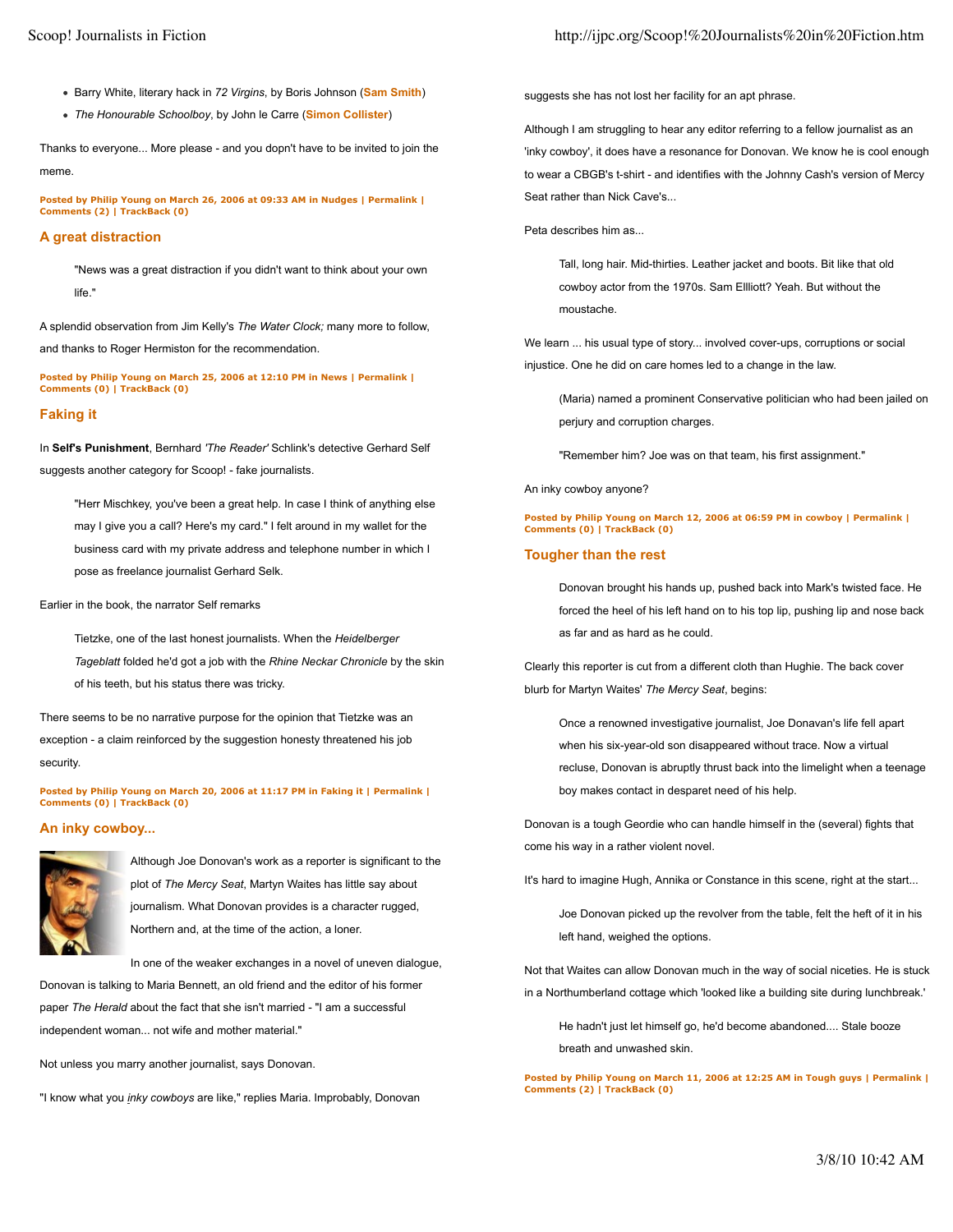## **The Scoop! meme**

Thanks for your help....

**Posted by Philip Young on February 25, 2006 at 05:52 PM in What's Scoop all about? | Permalink | Comments (10) | TrackBack (3)**

## **Ambition(2)**

More from Ink. Hugh and Julian are in the pub, sitting near a noisy fruit machine.

"How about you, Hughie? Any secret ambition?"

"I once thought I'd like to be a ----" he said.

The machine nearest them gave a loud, trilling squawk.

"A waiter, Hughie?" said Julian. He sounded surprised. "I would have thought you would have set your sights a bit higher than that."

"No," said Hugh, "a writer."

"Ah."

Julian's reaction suggested this was an equally unusual ambition.

"I suppose I'd like to do at least one thing I can be proud of," said Hugh.

Julian laughed, "Hardly in the right profession for that, are we?"

"No," Hugh agreed.

**Posted by Philip Young on February 23, 2006 at 08:53 PM in Hack or artiste? | Permalink | Comments (0) | TrackBack (0)**

## **Writer's block**

Battersby stared at (Hugh). "You can't have writer's block," he said. "You're not a writer. This is journalism. It doesn't matter if a few words are the wrong way round."

#### "You don't think so?"

"Of course not. You can't go worrying about things like that. As long as they're roughly in the right order that's as much as anyone can hope for."

**Ink, John Preston.** See **He's a reporter, she's a writer.**

**Posted by Philip Young on February 18, 2006 at 10:41 PM in Hack or artiste? | Permalink | Comments (0) | TrackBack (0)**

## **The Inky Path 3**

Journalism does not lend itself to a stereotypical office routine. The reporter must be out and about seeking and gathering the news, which is no respecter of meal-times or the demands of the reporter's private life. Take off your hat and loosen your tie, by all means, but be prepared - at a moment's notice - to return to the fray.

Or as John Preston would have it in Ink...

A number of the journalists slept under their desks, no longer having a home to go to. They could be seen first thing in the morning still huddled on the floor, fully dressed. Upon being woken, they would get up, sit down and immediately begin typing, as if this was some automatic response they had no control over.

## **Posted by Philip Young on February 18, 2006 at 07:37 PM in The Inky Path | Permalink | Comments (0) | TrackBack (0)**

## **Life after journalism**

Journalists who lost their jobs seldom prospered at anything else, writes John Preston, in Ink (2000)

Careers spent recording the foibles of the world hardly prepared themselves for living in it. Mostly they drank themselves to death, or went into public relations, or bought themselves little teashops on the south coast.

Lars Magnusson, in Henning Mankell's Sidetracked, follows the first route.

Long ago Magnusson had been a journalist. After a number of years at the Express he had tired of city life and returned to his roots in Ystad... (he) was an alcoholic.

By chance Wallander had been at the station late one night when Magnusson was dragged in, so drunk that he couldn't stand up. He had been driving in that state, and had lost control and gone through the plate-glass window of a bank. He had ended up spending six months in jail.

Magnusson gives up journalism and makes a living setting chess problems for newspapers; he avoids drinking hmself to death by forcing himself to hold off on that first drink until had devised at least one chess problem.

Warren Bartholomew, the £29,000 a year and a car press officer at Urbopark in Bedford's Exit, Orange and Red admits to 'serving my time on local newspapers, you know'. naturally, this experience makes him

...consumately adept at managing information to Mall Admin's best advantage without alerting reporters to the fact that he'd steered them away from a more fruitful line of inquiry.

Any examples of fictional reporters buying teashops gratefully received.

**Posted by Philip Young on February 18, 2006 at 07:25 PM in Life after journalism | Permalink | Comments (0) | TrackBack (0)**

#### **Watching the detectives**

Crime usually makes news and seldom more so than when the crime is murder. Police investigating serious - or unusual - crimes know their activities will attract press interest. Sometimes they encourage that interest, often they don't.

Henning Mankell's Inspector Kurt Wallander is both a skilled detective and an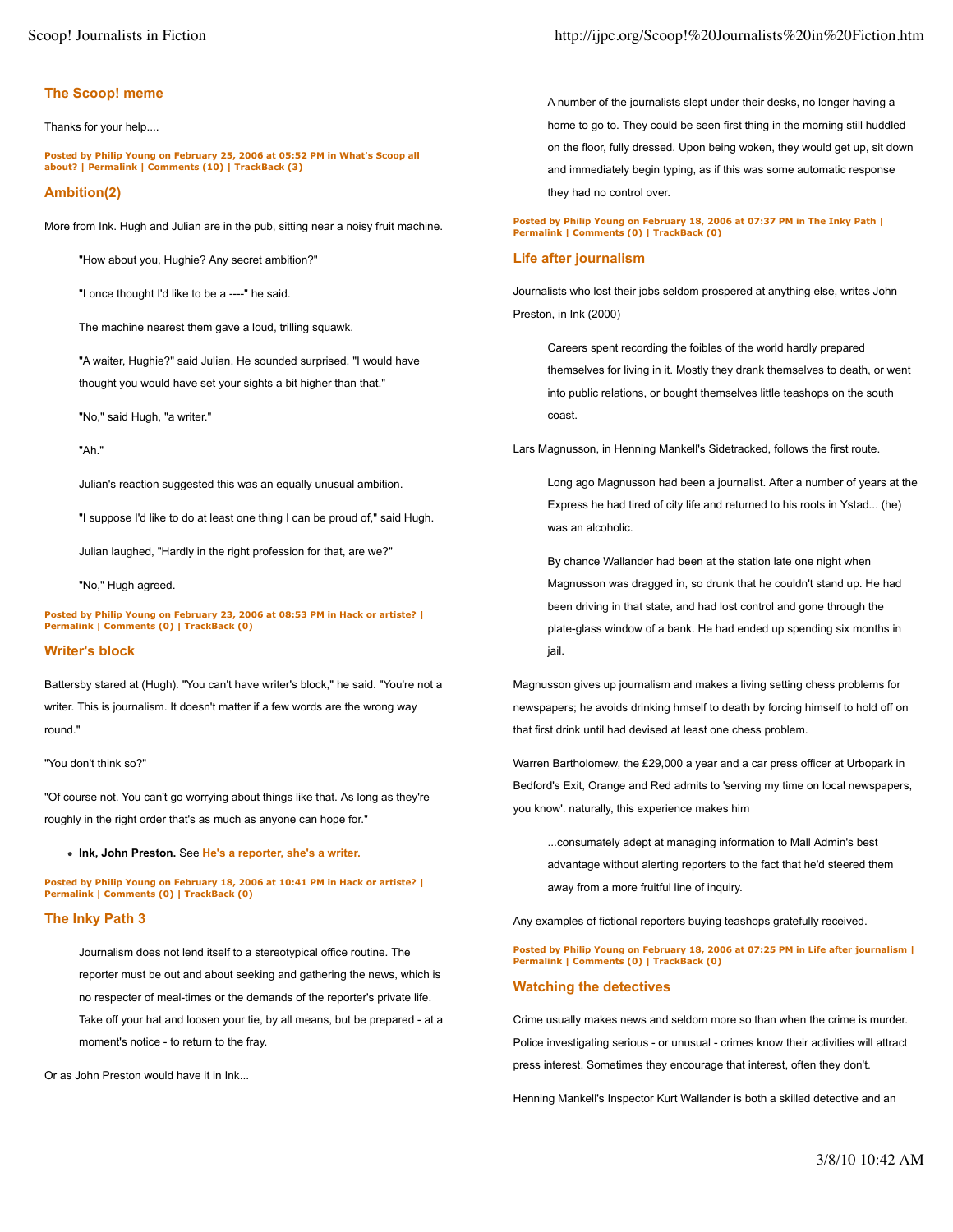honest and decent man. He appreciates and upholds the freedoms and openeness of Swedish society - but strongly objects to the intrusions of reporters into the vital business of investigating crime. At best they get in the way, at worst they risk jeopardising his efforts to bring villains to justice.

In *The Dogs of Riga*, Ystad police chief Bjork takes a call from the *Express*. Wallander says: "It's not worth getting upset about. They'll write what they want."

Wallander particularly dislikes the ritual of the press conference. Before facing reporters in *Firewall*,

(He) could feel the symptoms of his flu getting worse. At least maybe I'll infect a journalist, he thought, and dug in his pockets for a tissue.

Journalists do have their uses, though. In *The Man Who Smiled* Walander tells colleagues it is time to call a press conference.

"It will be the first time in my life I've ever taken *that* initiative but I think it would be a good thing if we could give the autumn a helping hand to spread a bit more mist and fog."

**Posted by Philip Young on January 07, 2006 at 06:35 PM in Watching the detectives | Permalink | Comments (0) | TrackBack (0)**

## **The greasy pole**

Whereas *Exit*'s Constance Amory seems to content with life on the Hallam *Evening Crucible,* with taking over as industrial correspondent as the height of her ambition, many see weeklies and regionals as a stepping stone to national glory perhaps well beyond the world of newspapers.

The career of Dawn (once Doris) Stone bookends John Lanchester's *Fragrant Harbour* (2002). After Durham University and a journalism course at Cardiff, she joins the *Argus,* a local paper in Blackpool (chosen because political party conferences are held there).

Nowadays ... the plan would be to bypass all that grubby cloth-capped crap about reporting and head as quickly as possible for the clean, well-lit uplands of commentary, opinion and a column with your second most flattering photo at the top... This however was the old days. So I sent eighteen months ... doing all the usual stuff from local fairs to sports to news (Granny drives Reliant Robin over cliff, survives) to gradually more interetesting court cases, to features and eventually - yes - a column.

.... I daresay if I'd gone to Oxbridge I would have had at least half a dozen chums who fell out of bed into useful, networkable positions on the kind of paper I wanted to work for.

**Posted by Philip Young on January 07, 2006 at 09:53 AM in Ambition | Permalink | Comments (0) | TrackBack (0)**

## **The Inky Path 2**

A reporter starting out on a provincial weekly might expect to earn £10 a week. If he is disgruntled about this he ought to look elsewhere for a living, for the true journalist measures his remuneration not in pounds, shillings and pence but in column inches.

#### **Posted by Philip Young on January 06, 2006 at 07:45 PM in The Inky Path | Permalink | Comments (0) | TrackBack (0)**

## **Mr Write . . .**

Journalists may get a bad press in general fiction, but it's a different matter in women's romances. For author and ex-journalist Jilly Cooper, reporters make the perfect romantic hero. In *Imogen,* a newspaper reporter called Matt is the only noble character in a group including a vicar, a tennis champion and a film producer. In *Prudence* and short story T*he Ugly Swan*, journalists Ace and Danny again stand out for their integrity, and both get the girl in the end.

Cooper presents various journalistic qualities as appealing - sharp wits and intelligence, strong social conscience, energy and passion - but the one she constantly highlights is the journalist's ability to empathise with and listen to people.

This is the admiring heroine in *The Ugly Swan* speaking...

"Danny seemed to have time for everyone. At a party, he would talk to the plainest woman in the room and within 10 minutes she'd be glowing and happy, with a crowd gathering around her."

And in *Imogen*:

As always, Matt drew confidences out of her, as the sun brings out the flowers . . . He's a journalist, she kept telling herself, he's trained to ask questions and be a good listener. He'd do the same to anyone.

What woman wouldn't like this - a man whose very job it is to listen and show an interest? It could almost be described as a traditionally feminine role or quality (in Janice Radway's study *Reading the Romance*, she concludes that readers want feminine characteristics in their fictional heroes because what they're really seeking is some nurturing of the type they traditionally dole out.)

Perhaps this is why a romantic fiction writer might see journalism as an appealing profession for a man, while male writers tend to see it as slightly shameful or play up its macho elements. In Jilly Cooper, there is no stitching people up, bribery or corruption - in fact, her reporters will grant copy approval at the drop of a hat.

**Posted by Julie Bradford on January 04, 2006 at 06:07 PM in Noble or savages | Permalink | Comments (0) | TrackBack (0)**

**Email Me Subscribe to this blog's feed Add me to your TypePad People list WORTH A VISIT**